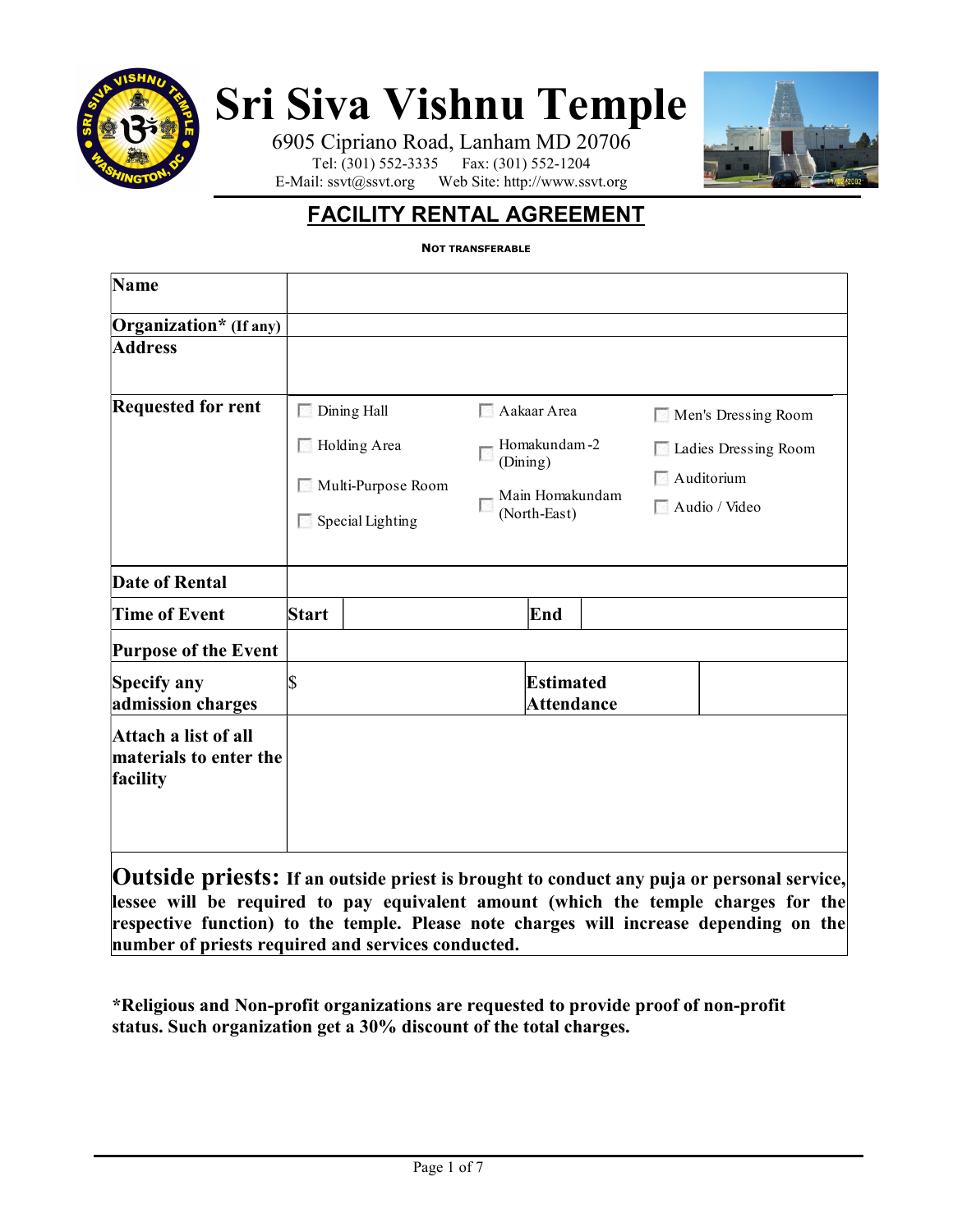

# Sri Siva Vishnu Temple

6905 Cipriano Road, Lanham MD 20706<br>Tel: (301) 552-3335 Fax: (301) 552-1204 Fax: (301) 552-1204 E-Mail: ssvt@ssvt.org Web Site: http://www.ssvt.org



## PAYMENTS

(Please make checks payable to SSVT)

|                                                           | <b>Payment</b><br><b>Method</b>            | Payment<br>Date | <b>Amount</b><br><b>Received</b> | <b>Comments</b> |
|-----------------------------------------------------------|--------------------------------------------|-----------------|----------------------------------|-----------------|
|                                                           |                                            |                 |                                  |                 |
| Deposit<br>50 % of Total<br>Charges (with<br>application) | $\Box$ Cash<br>$\Box$ Check<br>Credit Card |                 |                                  |                 |
| Balance<br>(One week before<br>the event)                 | $\Box$ Cash<br>$\Box$ Check<br>Credit Card |                 |                                  |                 |
| <b>Total Payment</b>                                      |                                            |                 |                                  |                 |

The applicant understands that the regular programs of the Temple proceed without interference. The applicant assures that there will be NO NON-VEGETARIAN FOOD, ALCOHOL, SMOKING of any kind, ILLEGAL DRUGS or Harmful WEAPONS on the premises, grounds and parking lot. The applicant agrees to abide by the rules and regulations of SSVT for the use of SSVT facilities. The undersigned guarantees to return the facility in the condition received before rental and the removal of all properties taken into the building after the event.

This signature releases the Sri Siva Vishnu Temple Trust from any responsibility or liability for accidents, injuries or loss of property. I have read and understand the charges, rules and regulations governing the use of SSVT Facilities.

| <b>Signature</b> (of the |              |              |  |
|--------------------------|--------------|--------------|--|
| Party)                   | <b>Title</b> | Date         |  |
| Name: (in PRINT)         |              | Fax          |  |
| <b>E-Mail Address</b>    |              | <b>Phone</b> |  |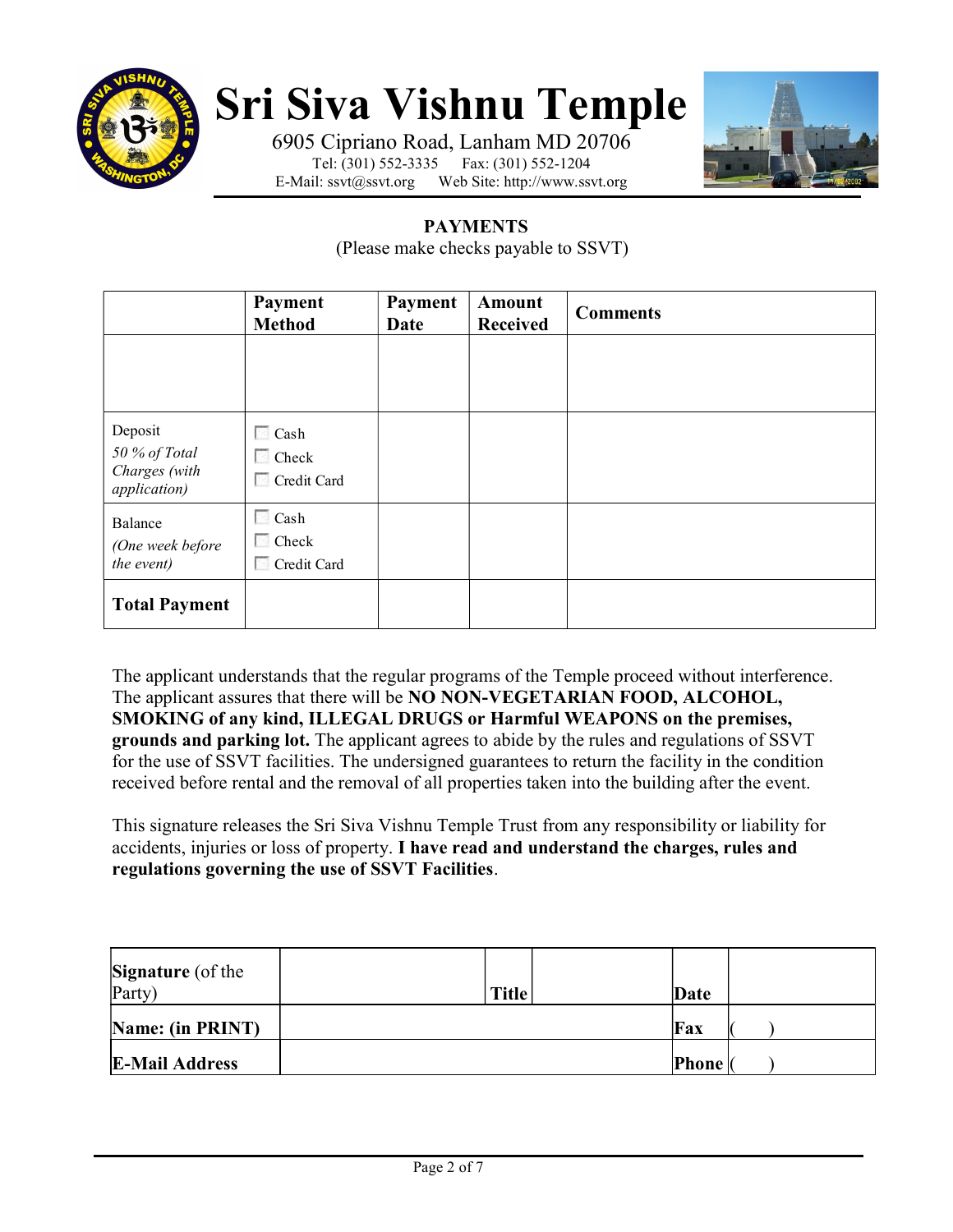## Facility Rental Charges

#### 1. AUDITORIUM CHARGES:

Please note temple facility opens at different timings during weekdays and weekends.

- a. On Weekend days: Friday evenings after 5PM, Saturdays, Sundays and Holidays \$130 per hour for a minimum of 4 hrs. plus  $+$  \$130 per each additional hour up to 9:00PM.
- b. On Week days (Friday rental ending before 3pm) \$75 per hour for a minimum of 4 hours plus  $+$  \$75 per each additional hour up to 9:00PM.
- c. On Weekends days: If event continues beyond 9:00 PM or the premises needs to be opened prior to 7:00AM, an additional charge of \$50 per hour for the extra hours will be required.
- d. On Week days: If event continues beyond 9:00 PM or the premises needs to be opened prior to 9:00AM, an additional charge of \$50 per hour for the extra hours will be required.
- e. On Weekends and Week days: If event continues beyond 9:00 PM, an additional charge of \$40 per hour is required towards police security.
- f. If food is served, rental of holding area is mandatory at a cost of \$50.

#### THE RENTAL INCLUDES:-

- 1) 5 tables, 200 chairs
- 2) The Stage, 2 Mics
- 3) The existing sound system is available with the auditorium booking. The lessee must ensure to keep the sound level within the acceptable level and shall not affect the normal functioning of the temple or disturb the temple neighbors. (\$25 will be charged for each additional mic required)

#### DRESSING ROOMS

Men's and Ladies dressing rooms can be rented along with the Auditorium for a charge of \$25 each.

#### MANDAP AND DECORATIONS:-

- 1) A basic sankheda traditional mandap is available for a charge \$450. Other styles are available and can be customized to suit the event. Cost will vary accordingly.
- 2) Mandap will be set-up, decorated and dismantled by the temple staff.
- 3) Hall decoration to suit the occasion is available at an additional charge. Enquire with the manager.

#### SPECIAL LIGHTING AND AUDIO SYSTEM

1) Special lighting for a charge of \$50 and audio system ( Legacy system) are available at an additional charge of \$250 which includes 8 mics. The lighting system will be managed by the facilities manager and the lessee may not operate it.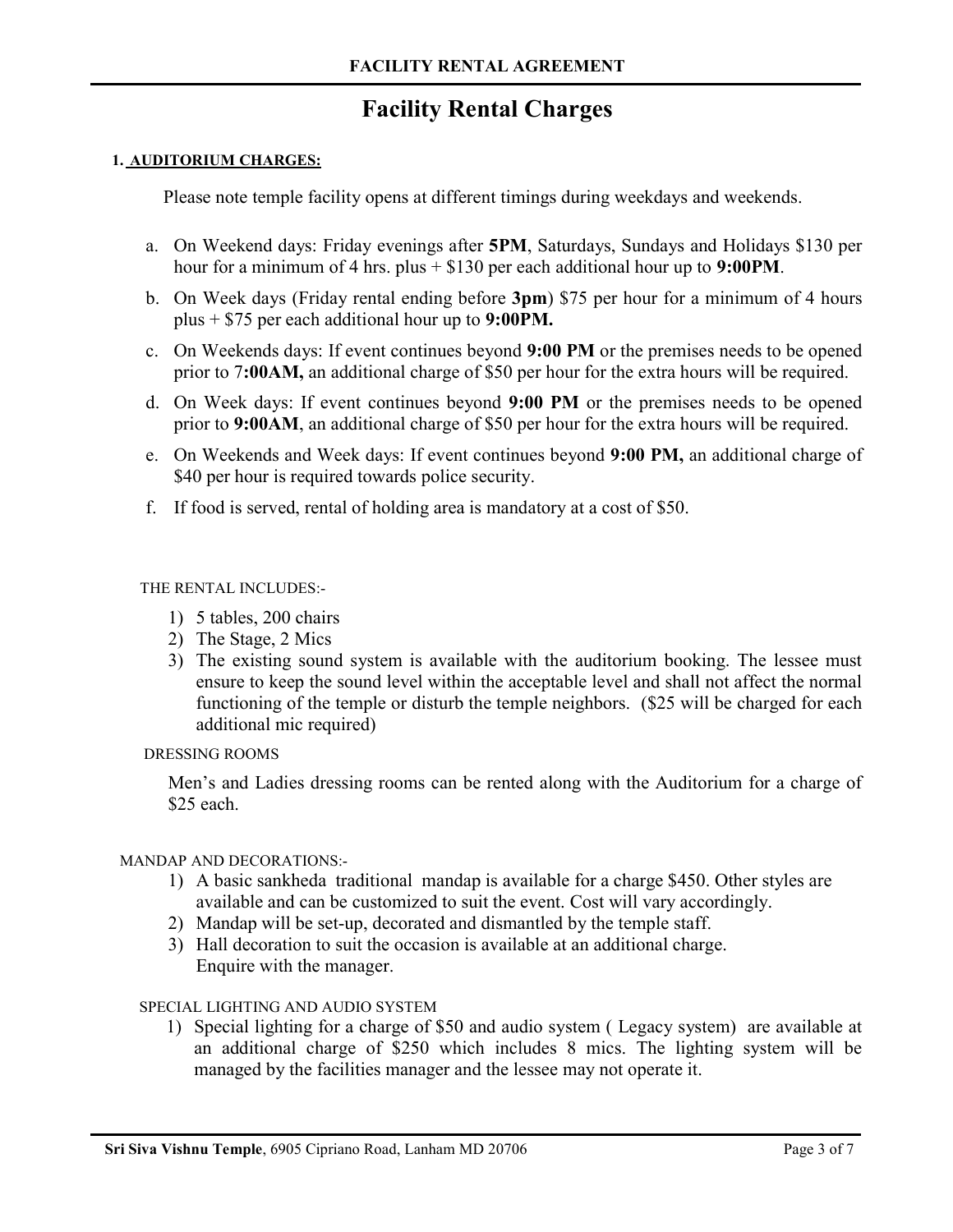2) Please note: The Advanced sound system is NOT available for rent.

#### 2. DINING AREA CHARGES

- a. The Dining Hall will **NOT** be rented out after 3pm on Fridays and anytime Saturdays, Sundays and Major Holidays.
- b. Monday through Thursday and up to 3PM on Friday: Rented at a charge of \$300 for a minimum of 4 hours and \$75 per additional hour. If event continues beyond 9:00 pm or the premises needs to be opened prior to 7:00AM, an additional charge of \$50 per hour for the extra hours will be required. Please note: If the dining hall is rented along with the auditorium, there will be no double charges for extra hours.
- c. Dining hall can be rented partially (5 6ft rectangular tables, 30 chairs) at a charge of \$150 for a minimum of 4 hours.
- d. The rental includes: 10 6ft rectangular tables, 60 chairs
- e. If food is served, rental of holding area is mandatory at a cost of \$50.

#### 3. EDUCATION / MULTI-PURPOSE ROOM CHARGES

- a. Education/Multipurpose Room can be booked on Saturdays, Sundays and Holidays subject to availability: \$50 per hour for a minimum of 2 hrs. plus + \$50 per each additional hour. No food or fire permitted.
- b. Weekdays: Monday through Friday \$25 per hour for a minimum of 2 hrs. plus + \$25 per each additional hour. No food or fire permitted.
- c. Please note that there will be additional charges if this premises needs to be opened prior to temple opening time and if event continues beyond closing time.

 After the function is over, any materials brought in to the premises, including decoration materials should be removed completely, and all furniture should be put back properly. Lessee is responsible for cleaning the rented space including clean-up of all spilled food, drinks etc prior to handing over.

#### . 4. AAKAAR AREA CHARGES

- a. Aakaar areas can be booked on Saturdays, Sundays and Holidays subject to availability: \$50 per hour. No food or fire permitted.
- b. Weekdays: Monday through Friday \$40 per hour. No food or fire permitted.
- c. Please note that there will be additional charges if this premises needs to be opened prior to temple opening time and if event continues beyond closing time.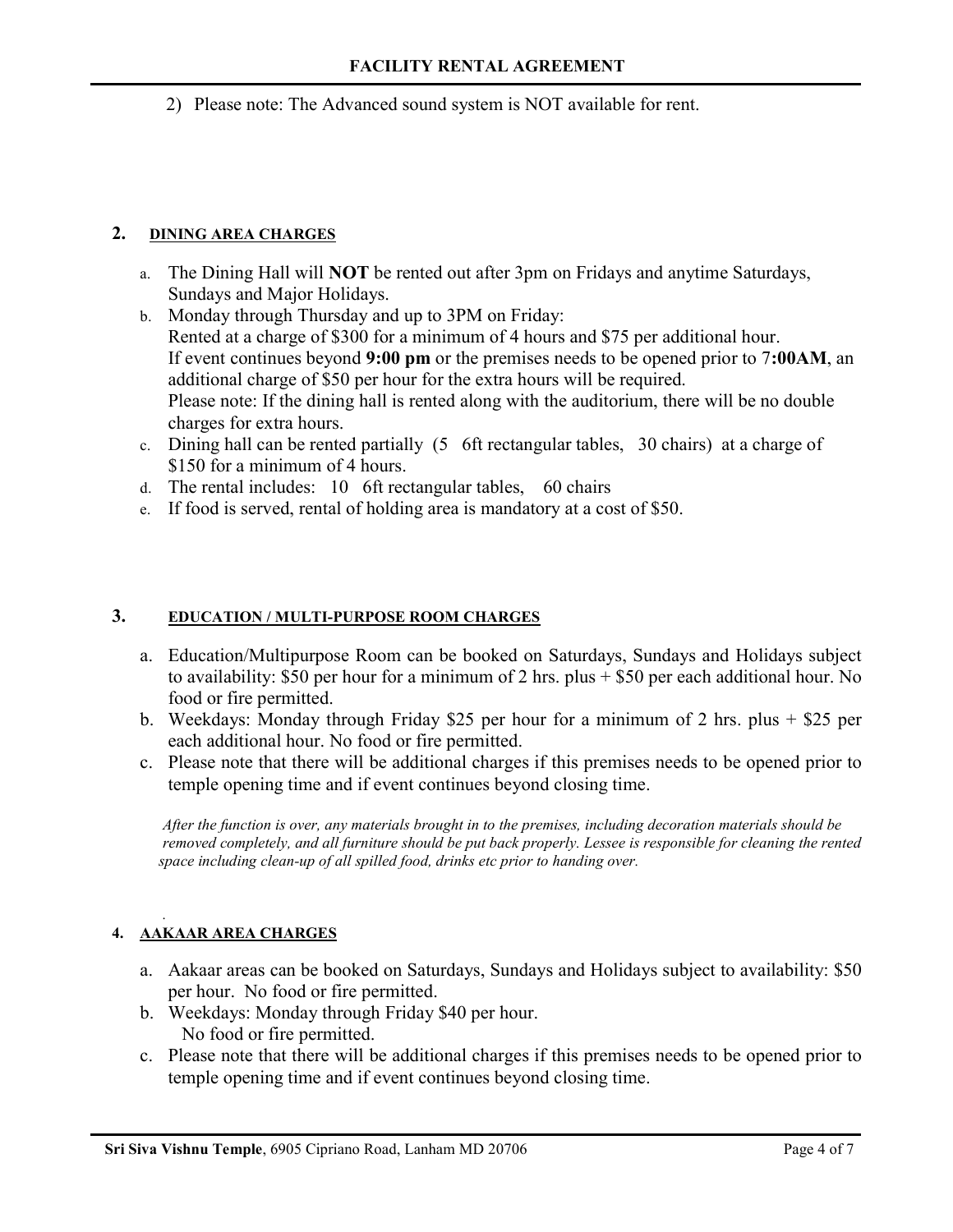After the function is over, any materials brought in to the premises, including decoration materials should be removed completely, and all furniture should be put back properly. Lessee is responsible for cleaning the rented space prior to handing over.

### 5. MAIN HOMAKUNDAM (NORTH-EAST) CHARGES

- a. The Main Homakundam is available for Temple Homams only. However, if available, the space may be rented out for other personal functions. Saturdays, Sundays and Holidays, it can be rented for \$75 per hour for a minimum of 2 hrs. plus + \$100 per each additional hour.
- b. Weekdays: Monday through Friday \$ 50 per hour for a minimum of 2 hrs. plus  $+$  \$75 per each additional hour.
- c. On Weekends days: If the premises needs to be opened prior to 7:00AM, an additional charge of \$50 per hour for the extra hours will be required.
- d. On Week days: If the premises needs to be opened prior to 9:00AM, an additional charge of \$50 per hour for the extra hours will be required.

### 6. HOMAKUNDAM -2 (EAST OF DINING HALL) CHARGES

- a. This Homakundam is primarily meant for Personal services. The rental of this space is included in the charges of the respective Personal service conducted.
- b. Can be booked on Saturdays, Sundays and Holidays for private functions subject to availability for \$50 per hour. Weekdays: Monday through Friday \$25 per hour.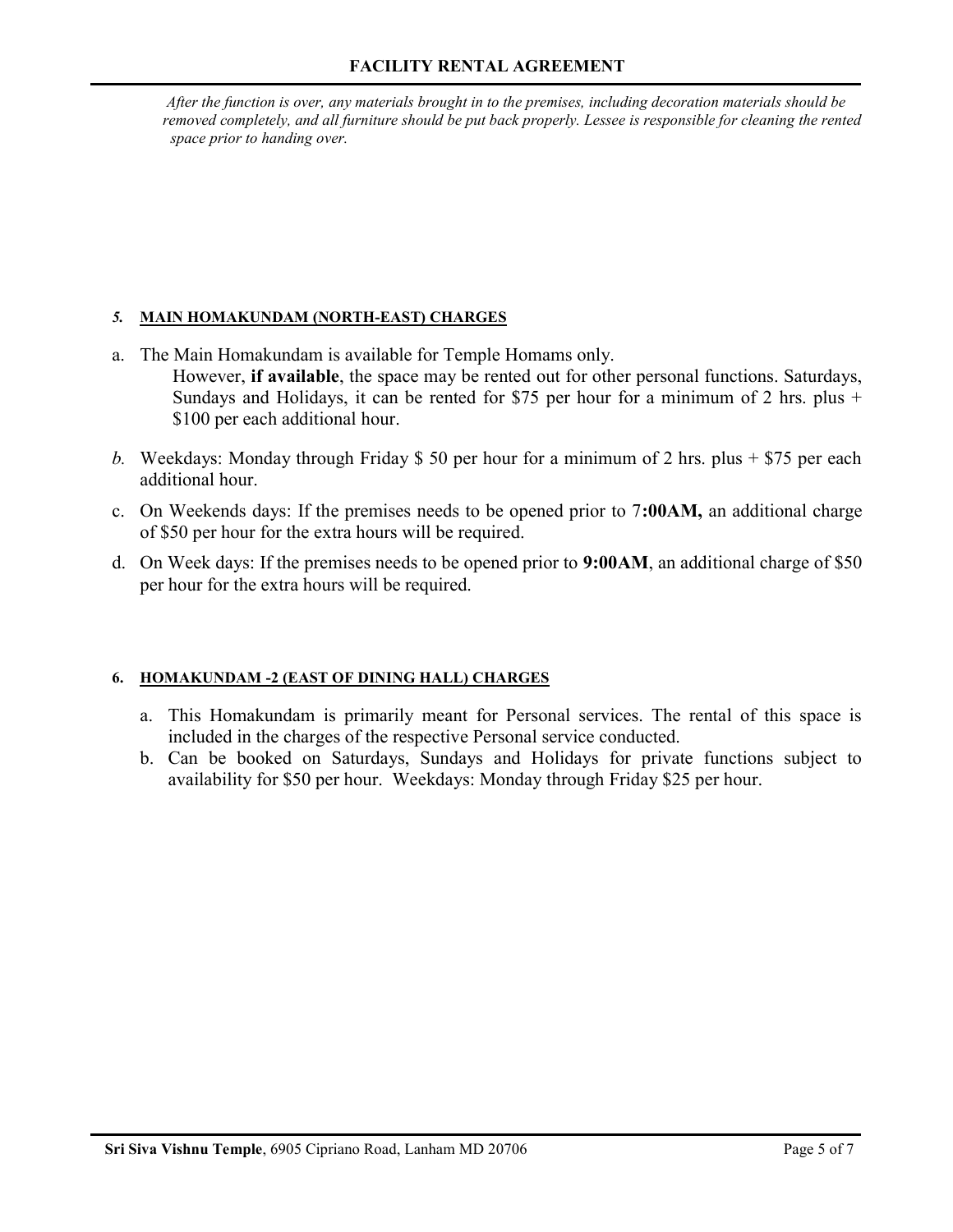## Rules and Regulations for Use of SSVT Facilities

#### 1. LESSEE WILL ENSURE THE FOLLOWING: -

- a. NO NON-VEGETARIAN FOOD, ALCOHOL, SMOKING of any kind, ILLEGAL DRUGS or Harmful WEAPONS are permitted on the temple premises or its grounds, including Parking Lots.
- b. Parking regulations should be strictly observed, particularly the no parking signs and handicapped areas and fire lanes.
- c. There will be no vendors or sale of any articles unless prior approval is obtained.
- d. Auditoriums, dressing rooms, corridors, bathrooms and outside areas must be maintained clean.
- e. After the function is over, any materials brought in to the facility, including decoration materials should be removed completely, and all furniture should be put back properly. (All spills, spilled food, spilled water etc., should be cleaned). Failure to follow above will mean that temple will have to arrange for the cleaning and any resulting charges will be deducted from the refundable security deposit.
- f. Temple property shall not be damaged. Special care should be taken to protect chairs, tables, kitchen, equipment, bathroom fixtures, curtains and audio-visual equipment. Decorations should be done as to not damage the walls or ceiling tiles while fixing them or removing them. The manager's decision on determining cleaning charges and repair charges will be final.
- g. Prior notification is required if homam (havan) is required in an area other than the Homakundam to address the issue of fire and smoke hazards.
- h. If rental furniture is used they must be received by the lessee and stored at a place designated by the manager. They must be removed at the end of the event/program either for storage or immediate pick-up.
- i. The auditorium, dining hall and all other facilities shall be restored to original order by putting back tables, chairs etc., in their respective places.
- j. Prior consent is required, if lessee were to use stage props.
- k. If lessee needs risers/platform for use on stage, an additional \$50 will be charged. Need to inform manager at the time of booking as prior notice is required for set up.
- l. If the lessee choses an outside decorator, an additional \$100 for set up ( allotted time of 4 hrs) and \$100 for take down ( allotted time of 4 hrs) will be charged. Please note that there will be an additional charge of \$100 if the decorator needs to be in the premises prior to temple opening time or beyond closing time.
- m. No food must be left behind after the event. Lessee is responsible for taking away or disposing of any leftover food after the event.
- 2. RENTING PERIOD: The renting period is from the time of possession by the lessee to the time of handing over.

#### 3. BOOKING & CANCELLATION:

- a. A refundable security deposit equal to 50% of the total charges is to be paid at the time of booking the facility. Unless the security deposit is paid, the booking is considered tentative and the facility may be rented to other parties.
- b. If the prepayment is not done at the time of booking, the booking will be automatically cancelled.
- c. The booking can be cancelled at least 2 weeks prior to the event date with a penalty of \$100/-. No cancellation is permitted during the 2 weeks prior to the event and the security deposit will be forfeited.
- d. There will be appropriate charges levied if the function/event goes beyond the time booked for. These charges will be deducted from the security deposit and if the deposit is insufficient lessee will pay for the additional charges.
- e. If event continues beyond facility closing times or starts prior to the facility opening times an additional charge of \$50 per hour for each extra hour will be charged.